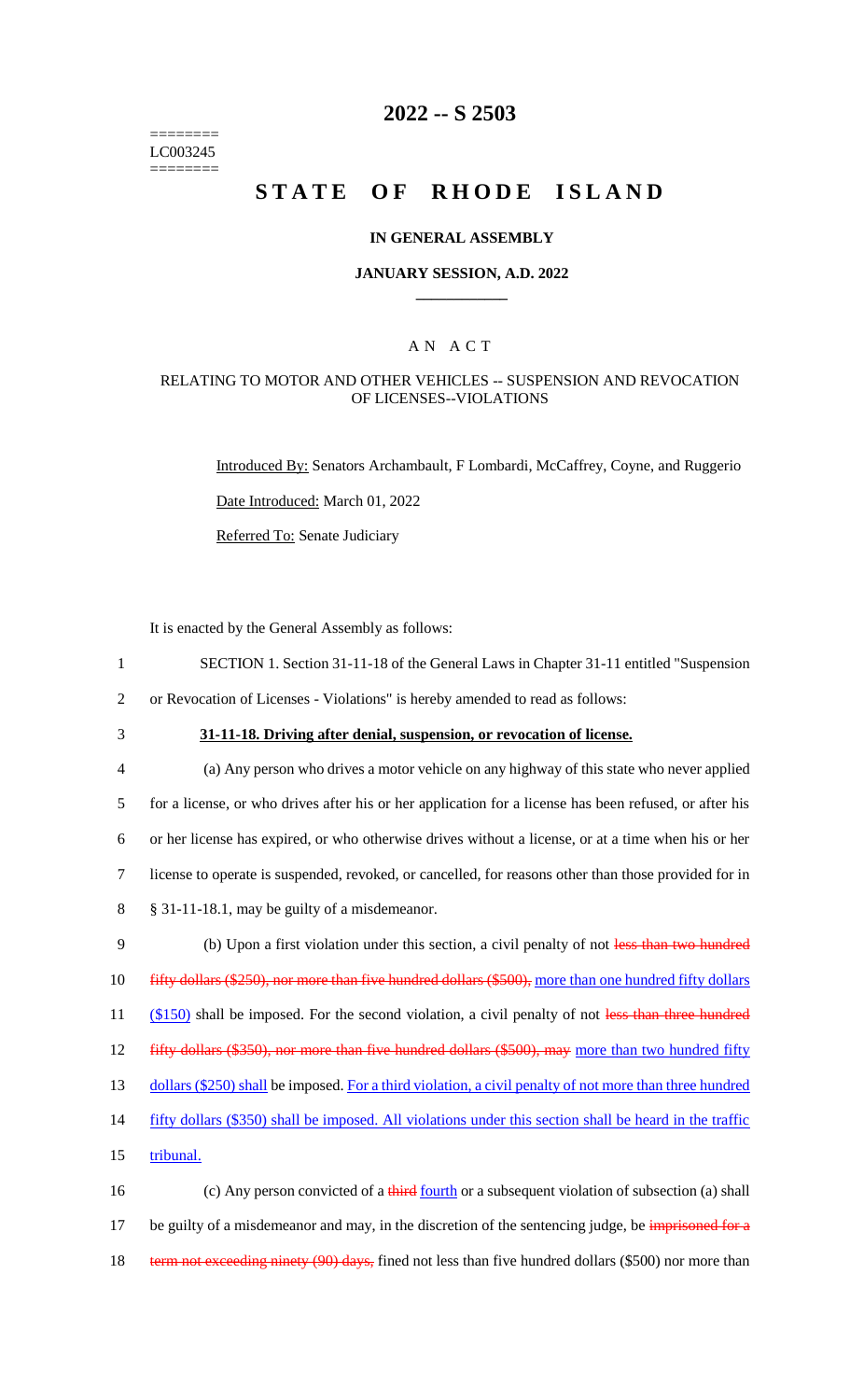1 one thousand dollars (\$1,000)<del>, or both</del>. The sentencing judge may also impose a sentence of 2 imprisonment for a term of not more than ten (10) days or home confinement for a term of not more than twenty (20) days upon consideration of relevant sentencing factors and circumstances, including whether or not the person's history indicates that they are a danger to the public. Additionally, the sentencing judge may suspend the person's license for a period not to exceed ninety (90) days one year. All violations under this section shall be heard in the district court.

 (d) Notwithstanding the provisions of subsection (a), any person driving after his or her 8 license has expired shall be issued a summons to appear in district court the traffic tribunal not fewer than ten (10) days after the issuance of the summons, and shall not be taken into custody based solely on this charge absent a warrant. Any person who shall cause his or her expired license to be reinstated by the division of motor vehicles within ten (10) days after issuance of the summons may present proof of reinstatement at the headquarters of the charging police department. Presentation of proof of reinstatement within ten (10) days after the issuance of the summons shall cause the summons to be voided and shall otherwise constitute a complete defense to the charge of driving after expiration of license and a bar to prosecution for that charge. Any convictions under subsection (c) shall be expunged pursuant to the provisions of chapter 1.3 of title 12. For the purposes of this subsection, each of the several state police barracks shall be considered as a separate police headquarters.

SECTION 2. This act shall take effect upon passage.

======== LC003245 ========